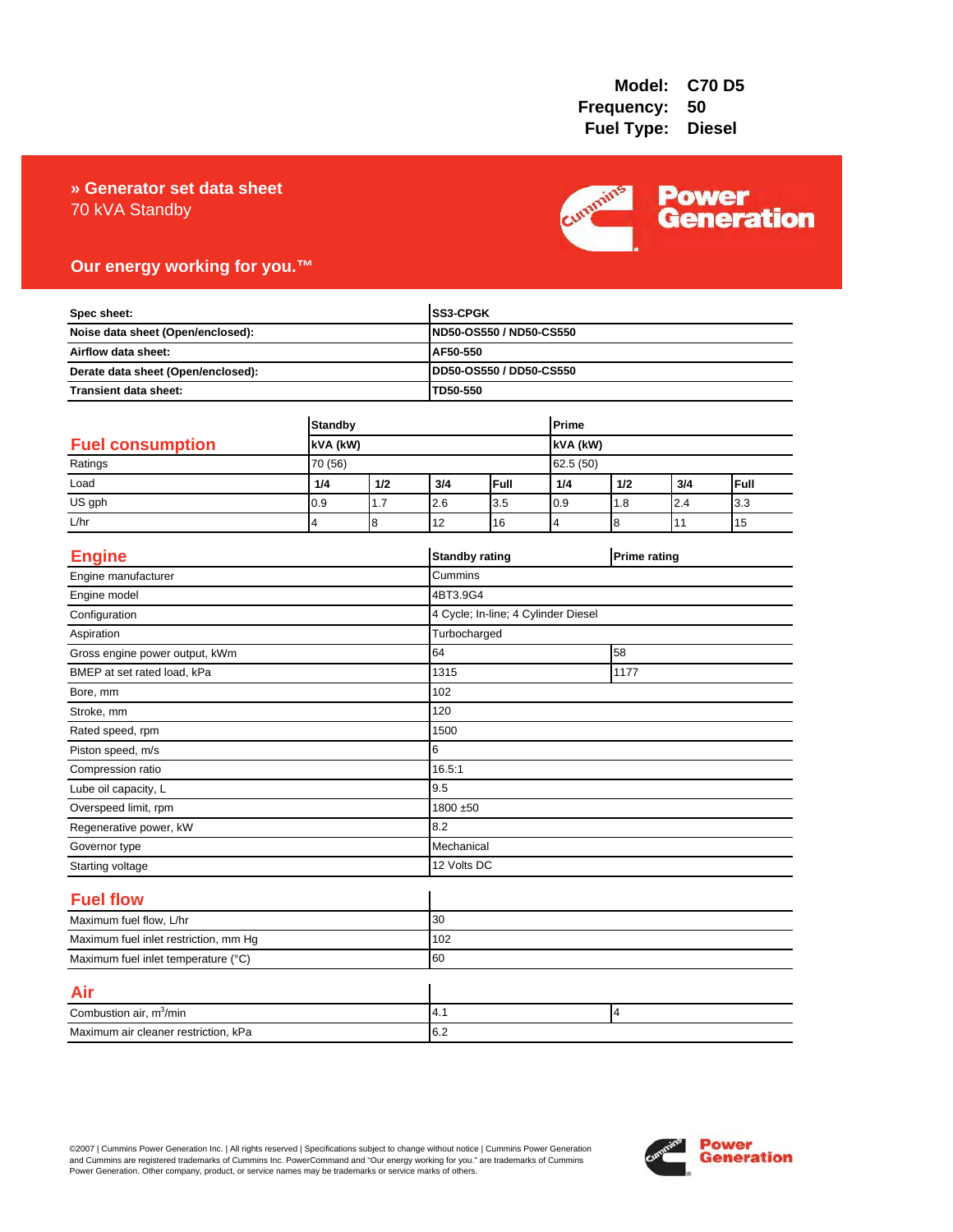| <b>Exhaust</b>                            | <b>Standby rating</b> | <b>Prime rating</b> |
|-------------------------------------------|-----------------------|---------------------|
| Exhaust gas flow at set rated load, m/min | 10.9                  | 10.2                |
| Exhaust gas temperature, C                | 557                   | 523                 |
| Maximum exhaust back pressure, kPa        | 10.2                  |                     |

 $\overline{\phantom{a}}$ 

### **Standard set-mounted radiator cooling**

| Ambient design, C                                 | 50           |  |
|---------------------------------------------------|--------------|--|
| Fan load, KW <sub>m</sub>                         |              |  |
| Coolant capacity (with radiator), L               | 10.6         |  |
| Cooling system air flow, m3/min @ 12.7mmH2O       | 1.3          |  |
| Total heat rejection, BTU/min                     | 1995<br>1750 |  |
| Maximum cooling air flow static restriction mmH2O | 19.1         |  |

## **Open set derating factors kVA (kW)**

Note: Standard open genset options running at 400V, 150m above sea level. For enclosed product derates, please refer to datasheet - DD50- CS550.

|                | $27^{\circ}$ C | l40°C       | $45^{\circ}$ C | $50^{\circ}$ C  | 55°C        |
|----------------|----------------|-------------|----------------|-----------------|-------------|
| <b>Standby</b> | 69.8 (55.8)    | 69.8 (55.8) | 69.1 (55.3)    | 68.5 (54.8)     | 67.9 (54.3) |
| Prime          | 63 (50.4)      | 63 (50.4)   | 62.6(50.1)     | 62.1 (49.7)     | 61.5 (49.2) |
| Weights*       |                |             | Open           | <b>Enclosed</b> |             |

| 1101                | וושטעו | <b>IEII</b> UUSEU     |
|---------------------|--------|-----------------------|
| Unit dry weight kgs | 1002   | 1642                  |
| Unit wet weight kgs | 1038   | 77 <sub>6</sub><br>77 |

\* Weights represent a set with standard features. See outline drawing for weights of other configurations

| <b>Dimensions</b>                | Lenath | <b>Width</b> | <b>Height</b> |
|----------------------------------|--------|--------------|---------------|
| Standard open set dimensions     | 1950   | 1046         | 1221          |
| Enclosed set standard dimensions | 2279.5 | 1084         | 1478          |

### **Genset outline**

### **Open set**



#### **Enclosed set**



Outlines are for illustrative purposes only. Please refer to the genset outline drawing for an exact representation of this model.

©2007 | Cummins Power Generation Inc. | All rights reserved | Specifications subject to change without notice | Cummins Power Generation and Cummins are registered trademarks of Cummins Inc. PowerCommand and "Our energy working for you." are trademarks of Cummins<br>Power Generation. Other company, product, or service names may be trademarks or service marks o